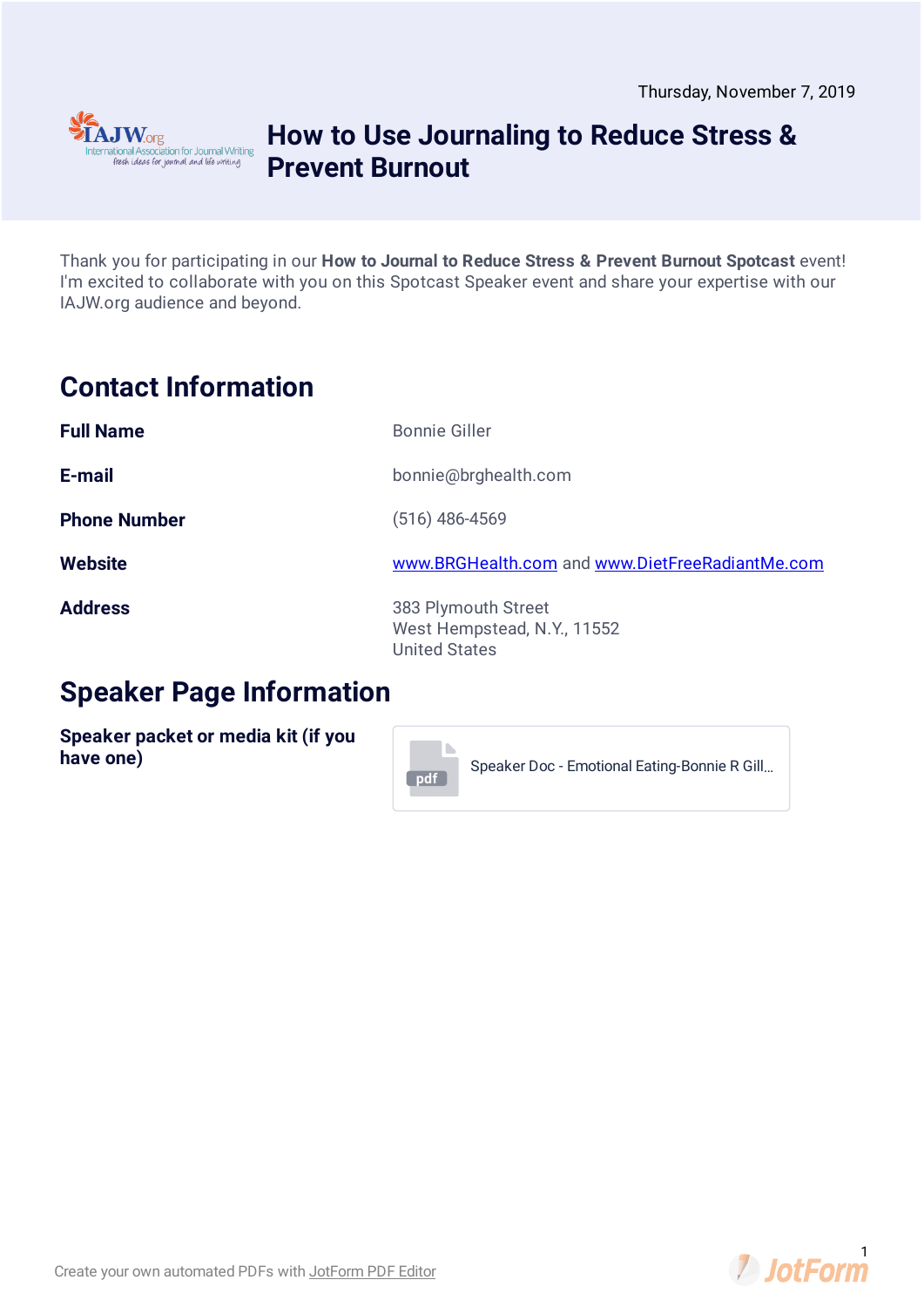### **Headshot**



### **Biography or URL to a media kit**

Bonnie R. Giller is a registered dietitian nutritionist, certified diabetes educator and certified intuitive eating counselor. She is the founder of BRGHealth.com and DietFreeRadiantMe.com. She helps chronic dieters, emotional eaters, and people with medical conditions like diabetes, break the spell that diets have over them and reclaim WholeBody Trust™ so they can live their life to the fullest.

Bonnie is also a published author of 4 books, her most recent one titled Enjoying Food Peace: Recipes and Intuitive Eating Wisdom to Nourish Your Body and Mind.

### **Free Opt-in Gift Information**

| <b>Description of Free Gift</b>  | Handout                                              |
|----------------------------------|------------------------------------------------------|
| <b>Title/Name of Free Gift</b>   | 20-Day Deep Dive Emotional Eating Journaling Prompts |
| <b>Link to Free Gift</b>         | https://dietfreeradiantme.com/20days                 |
| <b>The Interview</b>             |                                                      |
| <b>Suggested Interview Title</b> | How to Use Journaling to Stop Emotional Eating       |

### **Interview Questions**

- 1) What is emotional eating?
- 2) Are there times when emotional eating isn't "all that bad"?
- 3) How can journaling help with emotional eating?
- 4) Are there specific journaling techniques you use with your clients?
- 5) Can you share one or two examples of how your clients have used journaling to help them manage their emotional eating, and what behavioral changes came from it.

### **Promotional Information**

### **Email List Size** 3500

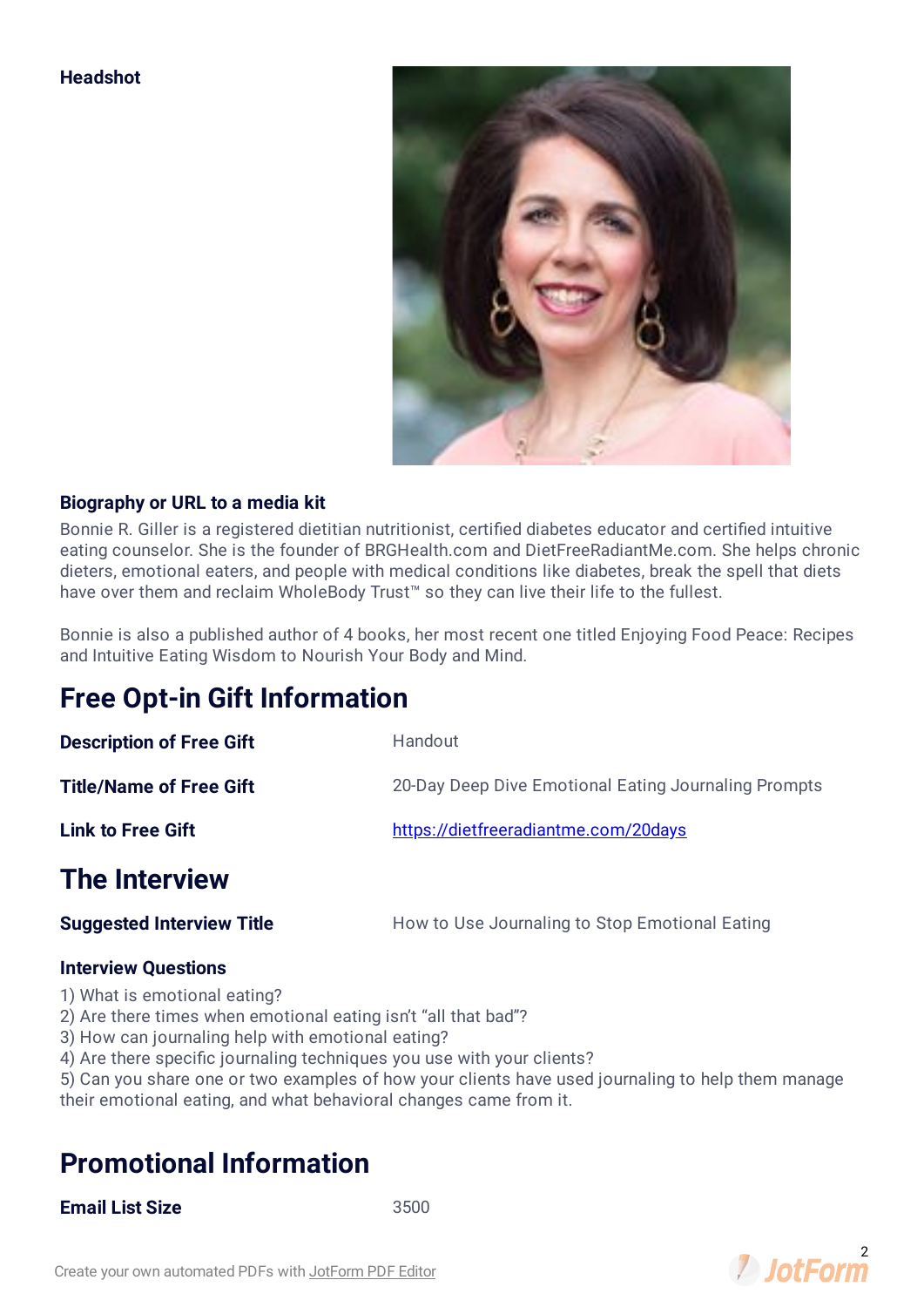**The Spotcast event starts on Monday, December 2, 2019** and will run for 5 consecutive days. Your free gift(s) will be promoted heavily during this time and also made available for 1 week following the event.

**The promotional period is between November 18th - December 2nd, 2019**, as well as during the week of the Spotcast event **December 2nd-6th** (it can be nice to promote the day before your interview goes live).

It is also nice to send out a mention of the Spotcast the week *after the event, December 7th-December* 14th (when the interviews are still available and your gift can still be accessed). After that date, all interviews become unavailable.

**Thank you in advance for promoting this Spotcast event.** Know that I will be actively promoting the Spotcast, as will other speakers in the event. The primary goal is to help as many people as possible with the value that will be offered in these interviews. A second goal is to introduce new people to your work and invite them to access your free gift which helps you grow your subscriber list.

Please select below the 2 dates you will send your solo email. I will provide promo copy to you by **November 8, 2019.**

| Solo Email Date #1                    | 11/20/2019                                          |
|---------------------------------------|-----------------------------------------------------|
| Solo Email Date #2                    | 12/04/2019                                          |
| <b>Additional promotional efforts</b> | Facebook, twitter, instagram, newsletter            |
| Your Facebook fan page url            | https://www.facebook.com/BRGDieteticsandNutritionPC |
| <b>LinkedIn</b>                       | https://www.linkedin.com/in/bonniegiller/           |
| <b>Twitter</b>                        | https://twitter.com/brghealth                       |

# **IAJW Spotcast Speaker Agreement**

By signing below, you are agreeing to the following terms:

### **GENERAL TERMS**

• You agree to participate as an Expert for one interview (approximately 30 minutes) on the agreed-upon subject matter

• You agree the interview will be videotaped on Zoom by Lynda Monk, Director, IAJW.org

• Lynda Monk, Director, IAJW.org agrees to provide the back-end coordination and production for this event, including Zoom meeting, event registration, communication with participants, etc.

#### **COMPENSATION**

• You agree to do the interview without compensation, and agree not to request compensation from Lynda Monk/IAJW.org at any point in the future

### **INTELLECTUAL PROPERTY**

• The material you share on your expert call is, and will remain, solely yours